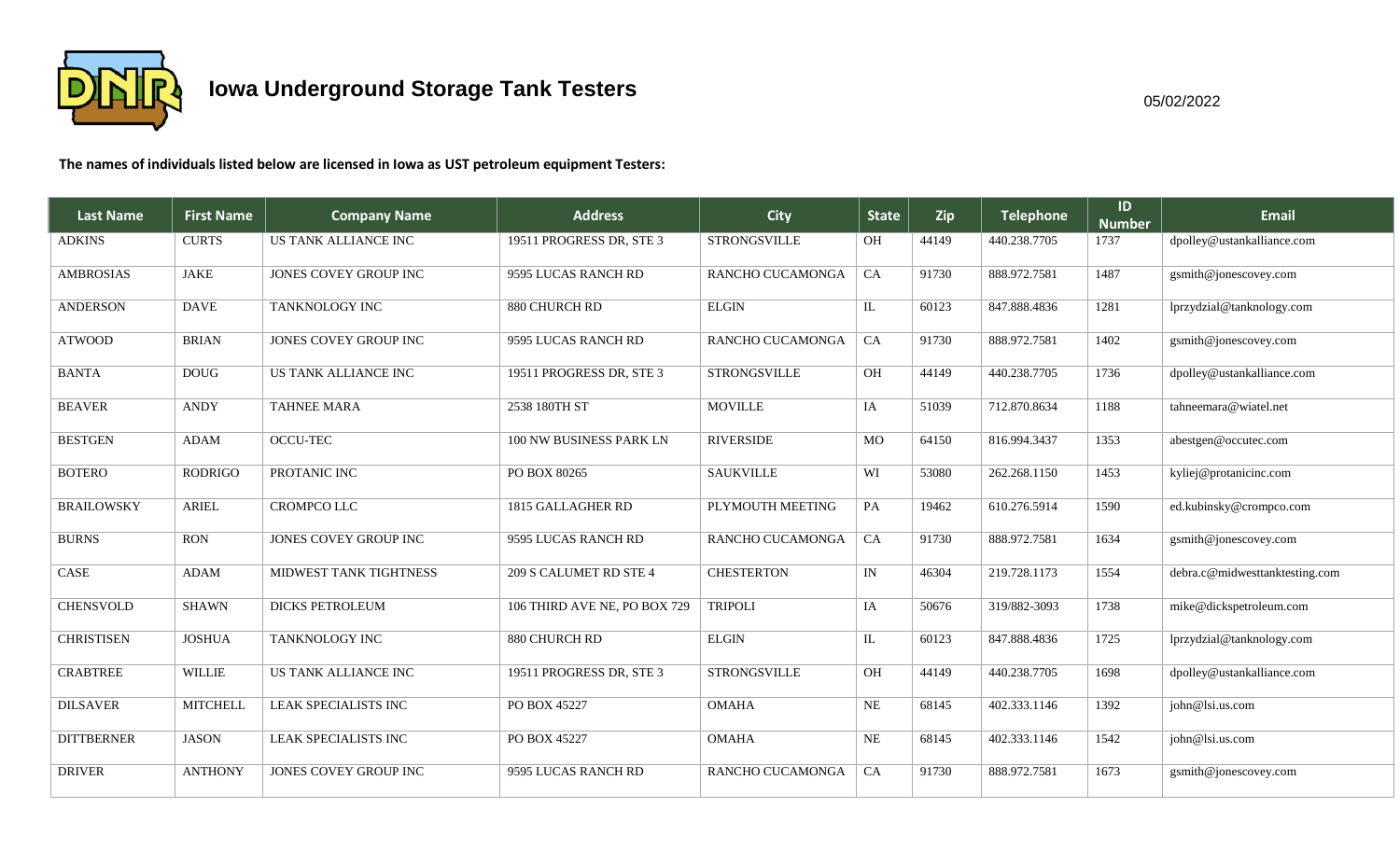| <b>ELDER</b>        | <b>THOMAS</b>  | PROTANIC INC                       | PO BOX 80265                     | <b>SAUKVILLE</b>  | WI       | 53080          | 262.268.1150 | 1538 | kyliej@protanicinc.com         |
|---------------------|----------------|------------------------------------|----------------------------------|-------------------|----------|----------------|--------------|------|--------------------------------|
| <b>ELLSBURY</b>     | <b>STEVE</b>   | UNIFIED CONTRACTING SERVICES       | 2425 NE 46TH AVE                 | <b>DES MOINES</b> | IA       | 50317          | 515.266.5700 | 1173 | tsmith@unifiedco.com           |
| <b>FATIEIEV</b>     | <b>KIRILL</b>  | <b>B&amp;H PETROLEUM EQUIPMENT</b> | 19932 STATE HWY 22               | <b>MANKATO</b>    | MN       | 56001-<br>7801 | 507.387.6629 | 1552 | bhpetroleum@live.com           |
| <b>FECHTER</b>      | <b>DANIEL</b>  | PROTANIC INC                       | PO BOX 80265                     | <b>SAUKVILLE</b>  | WI       | 53080          | 262.268.1150 | 1408 | kyliej@protanicinc.com         |
| <b>FRAHM</b>        | <b>NOAH</b>    | UST TESTING SERVICES               | 2170 POCAHONTAS AVE              | CORRECTIONVILLE   | IA       | 51016-<br>8070 | 712.373.5794 | 1647 | usttesting@yahoo.com           |
| <b>GARCIA</b>       | <b>ISSAC</b>   | JONES COVEY GROUP INC              | 9595 LUCAS RANCH RD              | RANCHO CUCAMONGA  | CA       | 91730          | 888.972.7581 | 1617 | gsmith@jonescovey.com          |
| <b>GILBERT</b>      | <b>BRONSON</b> | DDS ENVIRONMENTAL INC              | PO BOX 3359                      | <b>SAN DIMAS</b>  | CA       | 91773          | 909.394.1050 | 1679 | dlacount@ddsenv.com            |
| <b>GOELZ</b>        | <b>ERIC</b>    | PROTANIC INC                       | PO BOX 80265                     | <b>SAUKVILLE</b>  | WI       | 53080          | 262.268.1150 | 1389 | kyliej@protanicinc.com         |
| <b>GOMEZ</b>        | LUIS           | WESTMOR INDUSTRIES LLC             | PO BOX 683                       | <b>MORRIS</b>     | MN       | 56267          | 320.589.2100 | 1688 | chris.tolifson@westmor-ind.com |
| <b>GREBAS</b>       | <b>ANDREAS</b> | PROTANIC INC                       | PO BOX 80265                     | <b>SAUKVILLE</b>  | WI       | 53080          | 262.268.1150 | 1388 | kyliej@protanicinc.com         |
| <b>GRIEPENSTROH</b> | JOE            | TANKNOLOGY INC                     | 880 CHURCH RD                    | <b>ELGIN</b>      | IL       | 60123          | 847.888.4836 | 1303 | lprzydzial@tanknology.com      |
| <b>HALL</b>         | <b>JON</b>     | TANKNOLOGY INC                     | 880 CHURCH RD                    | <b>ELGIN</b>      | $\rm IL$ | 60123          | 847.888.4836 | 1672 | lprzydzial@tanknology.com      |
| <b>HALL</b>         | <b>BRIAN</b>   | CROMPCO LLC                        | 1815 GALLAGHER RD                | PLYMOUTH MEETING  | PA       | 19462          | 610.276.5914 | 1536 | ed.kubinsky@crompco.com        |
| <b>HARRIGAN</b>     | <b>RYAN</b>    | OIL EQUIPMENT COMPANY              | 4701 LIEN RD                     | <b>MADISON</b>    | WI       | 53704          | 608.249.2881 | 1387 | msobczak@oilequipment.com      |
| <b>HARRIS</b>       | <b>AUSTIN</b>  | TANKNOLOGY INC                     | 880 CHURCH RD                    | <b>ELGIN</b>      | IL       | 60123          | 847.888.4836 | 1732 | lprzydzial@tanknology.com      |
| <b>HARTMAN</b>      | <b>RYAN</b>    | MIDWEST TANK TIGHTNESS             | 209 S CALUMET RD STE 4           | <b>CHESTERTON</b> | IN       | 46304          | 219.728.1173 | 1451 | debra.c@midwesttanktesting.com |
| HARVEY-JONES        | <b>MALIK</b>   | <b>US TANK ALLIANCE INC</b>        | 19511 PROGRESS DR, STE 3         | STRONGSVILLE      | OH       | 44149          | 440.238.7705 | 1692 | dpolley@ustankalliance.com     |
| <b>HENDERSON</b>    | <b>BRYSON</b>  | DDS ENVIRONMENTAL INC              | PO BOX 3359                      | <b>SAN DIMAS</b>  | CA       | 91773          | 909.394.1050 | 1703 | dlacount@ddsenv.com            |
| HUSK                | TIM            | US TANK ALLIANCE INC               | 19511 PROGRESS DR, STE 3         | STRONGSVILLE      | OH       | 44149          | 440.238.7705 | 1702 | dpolley@ustankalliance.com     |
| <b>JACOBSON</b>     | <b>DAVE</b>    | METCO INC                          | 102 ENTERPRISE DR, PO BOX<br>448 | <b>HILLSBORO</b>  | WI       | 54634          | 608.489.2198 | 1583 | jbrandau@metcofs.com           |
| <b>JANKOVITZ</b>    | <b>MATTHEW</b> | TANKNOLOGY INC                     | 880 CHURCH RD                    | <b>ELGIN</b>      | $\rm IL$ | 60123          | 847.888.4836 | 1727 | lprzydzial@tanknology.com      |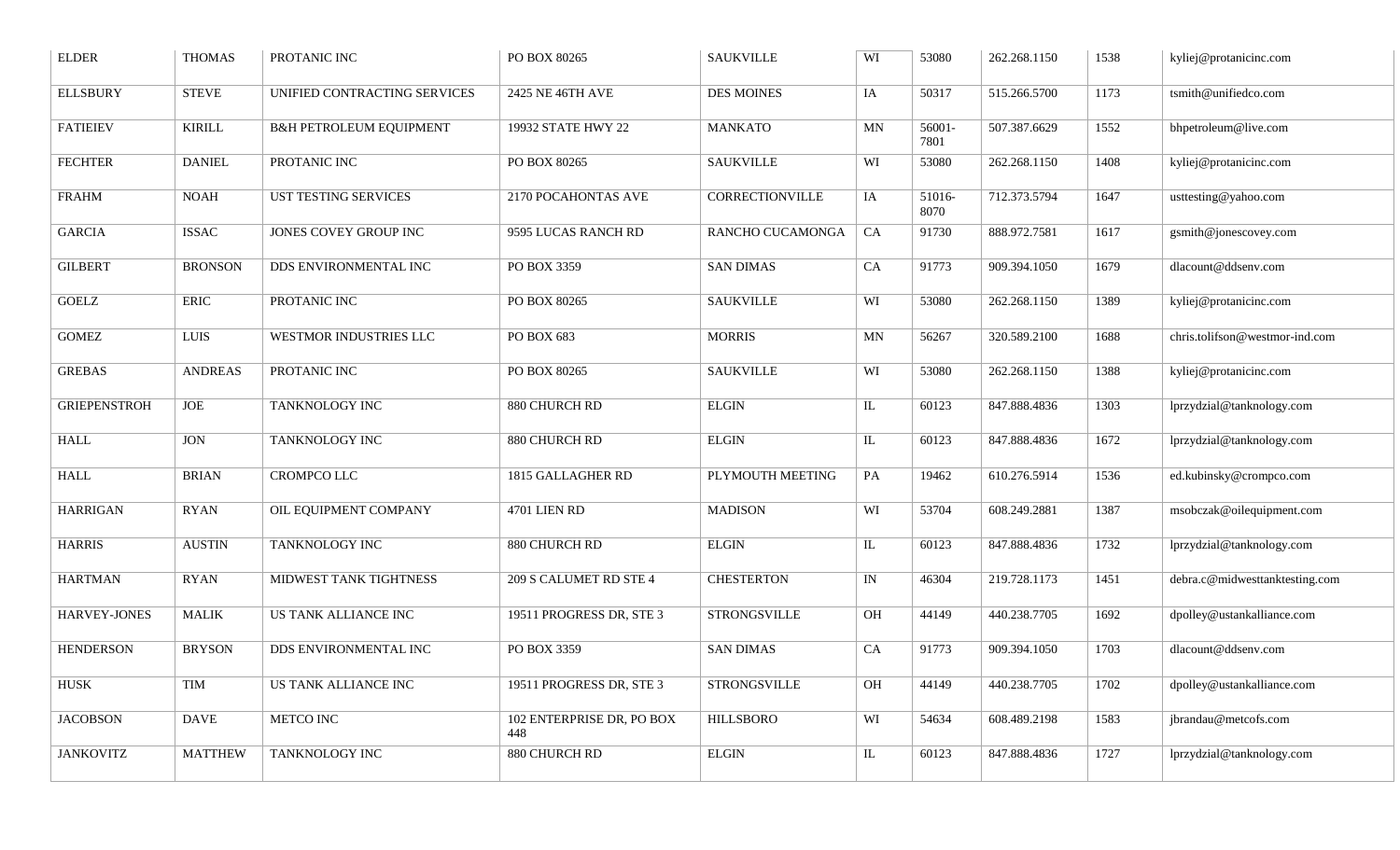| <b>JENNIGES</b>    | <b>ZACHARY</b>             | <b>B&amp;H PETROLEUM EQUIPMENT</b>      | 19932 STATE HWY 22                   | <b>MANKATO</b>      | MN                         | 56001-<br>7801 | 507.387.6629 | 1553 | bhpetroleum@live.com       |
|--------------------|----------------------------|-----------------------------------------|--------------------------------------|---------------------|----------------------------|----------------|--------------|------|----------------------------|
| <b>JENSEN</b>      | <b>JON</b>                 | <b>METCO INC</b>                        | 102 ENTERPRISE DR, PO BOX<br>448     | <b>HILLSBORO</b>    | WI                         | 54634          | 608.489.2198 | 1622 | jbrandau@metcofs.com       |
| <b>JORDAHL</b>     | <b>WILLIAM</b>             | ROCHESTER PETROLEUM<br><b>EQUIPMENT</b> | 1205 SECOND AVE NW                   | <b>STEWARTVILLE</b> | $\ensuremath{\text{MN}}$   | 55976          | 507.533.9156 | 1441 | pkinyon@pump-meter.com     |
| <b>JUSTICE</b>     | <b>JONATHAN</b>            | <b>US TANK ALLIANCE INC</b>             | 19511 PROGRESS DR, STE 3             | <b>STRONGSVILLE</b> | OH                         | 44149          | 440.238.7705 | 1739 | dpolley@ustankalliance.com |
| <b>JUSTICE</b>     | <b>SCOTT</b>               | <b>BOLIN ENTERPRISES INC</b>            | 506 NE 15TH ST, PO BOX 70            | <b>CASEY</b>        | $\overline{\mathbf{L}}$    | 62420          | 217.932.4533 | 1282 | scott.justice@bolininc.com |
| <b>JUSTICE</b>     | <b>JASON</b>               | US TANK ALLIANCE INC                    | 19511 PROGRESS DR, STE 3             | <b>STRONGSVILLE</b> | OH                         | 44149          | 440.238.7705 | 1626 | dpolley@ustankalliance.com |
| <b>KLASSEN</b>     | <b>FRANK</b>               | UNIFIED CONTRACTING SERVICES            | 2425 NE 46TH AVE                     | <b>DES MOINES</b>   | IA                         | 50317          | 515.266.5700 | 1640 | tsmith@unifiedco.com       |
| <b>KRATOCHVIL</b>  | <b>SHAWN</b>               | CENTRAL PETROLEUM EQUIPMENT             | 109 TERRACE DR                       | <b>BLUE GRASS</b>   | IA                         | 52726          | 563.381.5092 | 1082 | cpec@cpeconline.com        |
| <b>KRUSE</b>       | <b>JAMIE</b>               | R&A RISK PROFESSIONALS                  | 2894 106TH ST STE 220 PO BOX<br>7628 | <b>URBANDALE</b>    | IA                         | 50323          | 515.334.3010 | 1319 | bjw@pmmic.com              |
| <b>KULLHEM</b>     | $\ensuremath{\text{JOEL}}$ | US TANK ALLIANCE INC                    | 19511 PROGRESS DR, STE 3             | <b>STRONGSVILLE</b> | OH                         | 44149          | 440.238.7705 | 1691 | dpolley@ustankalliance.com |
| <b>LAWRENCE</b>    | <b>ZACHARY</b>             | JONES COVEY GROUP INC                   | 9595 LUCAS RANCH RD                  | RANCHO CUCAMONGA    | CA                         | 91730          | 888.972.7581 | 1693 | $g$ smith@jonescovey.com   |
| <b>LONG</b>        | <b>JACOB</b>               | CROMPCO LLC                             | 1815 GALLAGHER RD                    | PLYMOUTH MEETING    | PA                         | 19462          | 610.276.5914 | 1484 | ed.kubinsky@crompco.com    |
| <b>LUTZ</b>        | <b>ROBERT</b>              | US TANK ALLIANCE INC                    | 19511 PROGRESS DR, STE 3             | <b>STRONGSVILLE</b> | OH                         | 44149          | 440.238.7705 | 1678 | dpolley@ustankalliance.com |
| <b>MABE</b>        | <b>DAVID</b>               | VALLEY TANK TESTING                     | <b>451 APOLLO BEACH BLVD</b>         | APOLLO BEACH        | $\mathop{\rm FL}\nolimits$ | 33572          | 813.645.9600 | 1531 | scottm@valleytank.com      |
| <b>MACDONALD</b>   | <b>SHANE</b>               | TANKNOLOGY INC                          | 880 CHURCH RD                        | <b>ELGIN</b>        | $\rm IL$                   | 60123          | 847.888.4836 | 1463 | lprzydzial@tanknology.com  |
| <b>MAZZA</b>       | <b>MICHAEL</b>             | DDS ENVIRONMENTAL INC                   | PO BOX 3359                          | <b>SAN DIMAS</b>    | CA                         | 91773          | 909.394.1050 | 1699 | dlacount@ddsenv.com        |
| <b>MILLER</b>      | <b>DAVID</b>               | DDS ENVIRONMENTAL INC                   | PO BOX 3359                          | <b>SAN DIMAS</b>    | CA                         | 91773          | 909.394.1050 | 1095 | dlacount@ddsenv.com        |
| <b>MONTERO</b>     | <b>SILVERO</b>             | US TANK ALLIANCE INC                    | 19511 PROGRESS DR, STE 3             | <b>STRONGSVILLE</b> | OH                         | 44149          | 440.238.7705 | 1697 | dpolley@ustankalliance.com |
| <b>MORNINGSTAR</b> | <b>LYNN</b>                | PIPECO INC                              | 610 29TH ST                          | <b>BETTENDORF</b>   | IA                         | 52722          | 563.344.0700 | 1184 | debbie@pipecoinc.com       |
| <b>NEFF</b>        | <b>DARREN</b>              | TANKNOLOGY INC                          | 880 CHURCH RD                        | <b>ELGIN</b>        | $\rm IL$                   | 60123          | 847.888.4836 | 1573 | lprzydzial@tanknology.com  |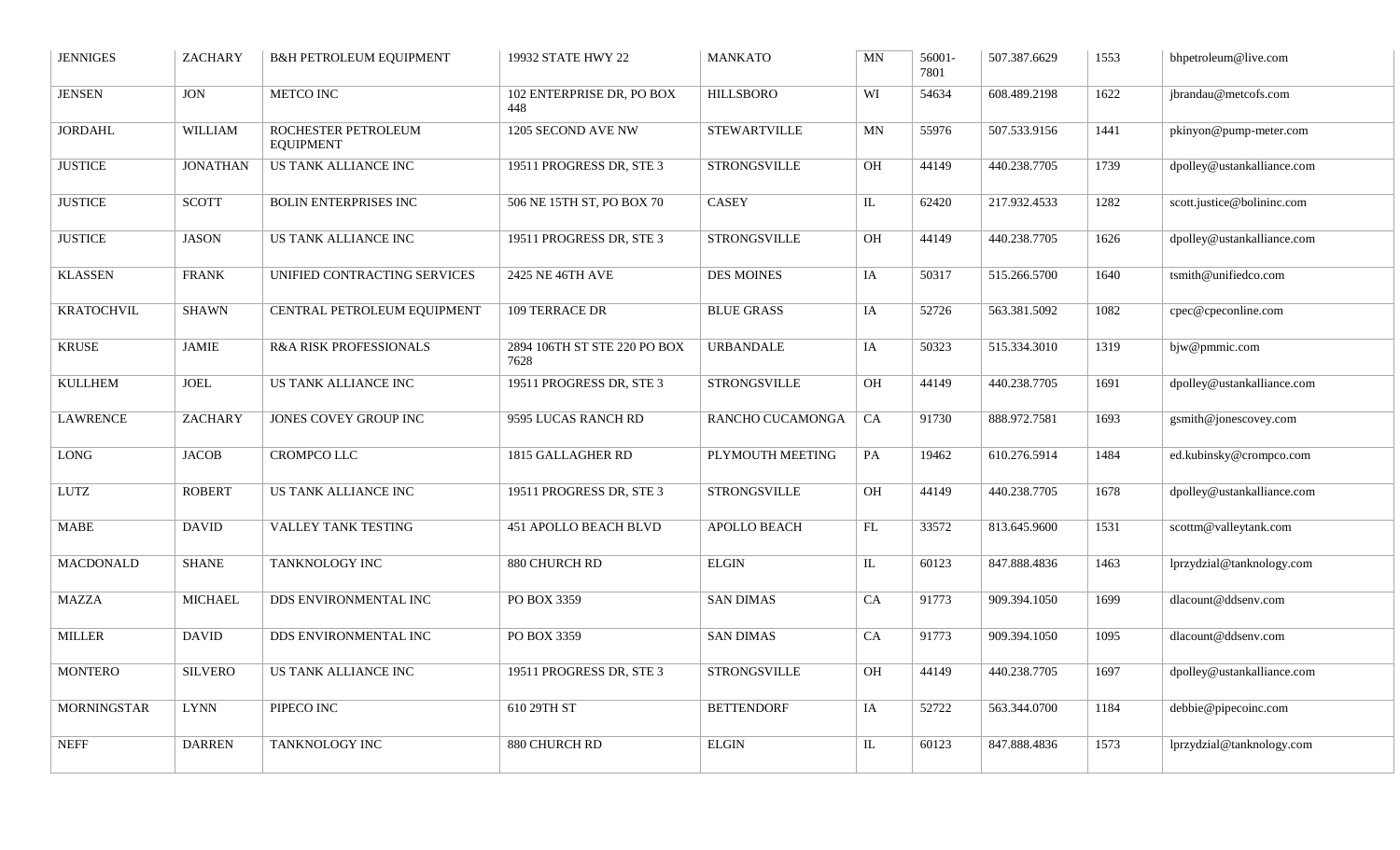| <b>NELSON</b>      | <b>WILLIAM</b>  | US TANK ALLIANCE INC                    | 19511 PROGRESS DR, STE 3 | <b>STRONGSVILLE</b> | OH        | 44149          | 440.238.7705 | 1677   | dpolley@ustankalliance.com     |
|--------------------|-----------------|-----------------------------------------|--------------------------|---------------------|-----------|----------------|--------------|--------|--------------------------------|
| <b>NICHELS</b>     | <b>CORY</b>     | <b>B&amp;H PETROLEUM EQUIPMENT</b>      | 19932 STATE HWY 22       | <b>MANKATO</b>      | MN        | 56001-<br>7801 | 507.387.6629 | 1551   | bhpetroleum@live.com           |
| PEREZ              | <b>ARTURO</b>   | JONES COVEY GROUP INC                   | 9595 LUCAS RANCH RD      | RANCHO CUCAMONGA    | CA        | 91730          | 888.972.7581 | 1599   | gsmith@jonescovey.com          |
| <b>PETERSEN</b>    | PETER TIM       | UST TESTING SERVICES                    | 2170 POCAHONTAS AVE      | CORRECTIONVILLE     | IA        | 51016-<br>8070 | 712.373.5794 | 1106   | usttesting@yahoo.com           |
| <b>PETERSEN</b>    | <b>NICHOLAS</b> | UST TESTING SERVICES                    | 2170 POCAHONTAS AVE      | CORRECTIONVILLE     | IA        | 51016-<br>8070 | 712.373.5794 | 1261   | usttesting@yahoo.com           |
| <b>PHIPPS</b>      | <b>BRAD</b>     | UNIFIED CONTRACTING SERVICES            | 2425 NE 46TH AVE         | <b>DES MOINES</b>   | IA        | 50317          | 515.266.5700 | 1498   | tsmith@unifiedco.com           |
| <b>PUTNAM</b>      | <b>DAVID</b>    | PIPECO INC                              | 610 29TH ST              | <b>BETTENDORF</b>   | IA        | 52722          | 563.344.0700 | 1579   | debbie@pipecoinc.com           |
| RAPPE              | ARMINE<br>(TOM) | JONES COVEY GROUP INC                   | 9595 LUCAS RANCH RD      | RANCHO CUCAMONGA    | CA        | 91730          | 888.972.7581 | 1641   | gsmith@jonescovey.com          |
| <b>REYES</b>       | <b>BRUCE</b>    | MIDWEST TANK TIGHTNESS                  | 209 S CALUMET RD STE 4   | <b>CHESTERTON</b>   | IN        | 46304          | 219.728.1173 | 1163   | debra.c@midwesttanktesting.com |
| <b>RUETH</b>       | <b>JOSHUA</b>   | <b>R TESTING</b>                        | 14051 GERTRUDE CIRCLE    | <b>OMAHA</b>        | NE        | 68138          | 402.680.5014 | 1637   | bob@rtesting.com               |
| <b>SCHAAB</b>      | <b>JOHN</b>     | TANKNOLOGY INC                          | 880 CHURCH RD            | <b>ELGIN</b>        | IL        | 60123          | 847.888.4836 | 1320   | lprzydzial@tanknology.com      |
| <b>SCHAFER</b>     | <b>ROBERT</b>   | PIPECO INC                              | 610 29TH ST              | <b>BETTENDORF</b>   | IA        | 52722          | 563.344.0700 | 1117   | debbie@pipecoinc.com           |
| <b>SCHOLEFIELD</b> | <b>ANDY</b>     | DDS ENVIRONMENTAL INC                   | PO BOX 3359              | <b>SAN DIMAS</b>    | CA        | 91773          | 909.394.1050 | 1681   | dlacount@ddsenv.com            |
| <b>SCHULTZ</b>     | <b>JUSTIN</b>   | WESTMOR INDUSTRIES LLC                  | PO BOX 683               | <b>MORRIS</b>       | MN        | 56267          | 320.589.2100 | 1689   | chris.tolifson@westmor-ind.com |
| <b>SEELEY</b>      | <b>ANTHONY</b>  | PROTANIC INC                            | PO BOX 80265             | <b>SAUKVILLE</b>    | WI        | 53080          | 262.268.1150 | 1455   | kyliej@protanicinc.com         |
| <b>SEMMEN</b>      | <b>PETE</b>     | ROCHESTER PETROLEUM<br><b>EQUIPMENT</b> | 1205 SECOND AVE NW       | <b>STEWARTVILLE</b> | <b>MN</b> | 55976          | 507.533.9156 | 1189   | pkinyon@pump-meter.com         |
| <b>SENJEM</b>      | $\rm DUSTIN$    | ROCHESTER PETROLEUM<br><b>EQUIPMENT</b> | 1205 SECOND AVE NW       | <b>STEWARTVILLE</b> | MN        | 55976          | 507.533.9156 | $1442$ | pkinyon@pump-meter.com         |
| <b>SHARAF</b>      | <b>ABDULLAH</b> | NAS PETROLEUM SERVICES                  | 1113 CHEROKEE ST         | SPIRO               | OH        | 74959          | 918.315.8060 | 1629   | naspetroleumservice@gmail.com  |
| <b>SIMMS</b>       | <b>BRADLEY</b>  | UNIFIED CONTRACTING SERVICES            | 2425 NE 46TH AVE         | <b>DES MOINES</b>   | IA        | 50317          | 515.266.5700 | 1123   | tsmith@unifiedco.com           |